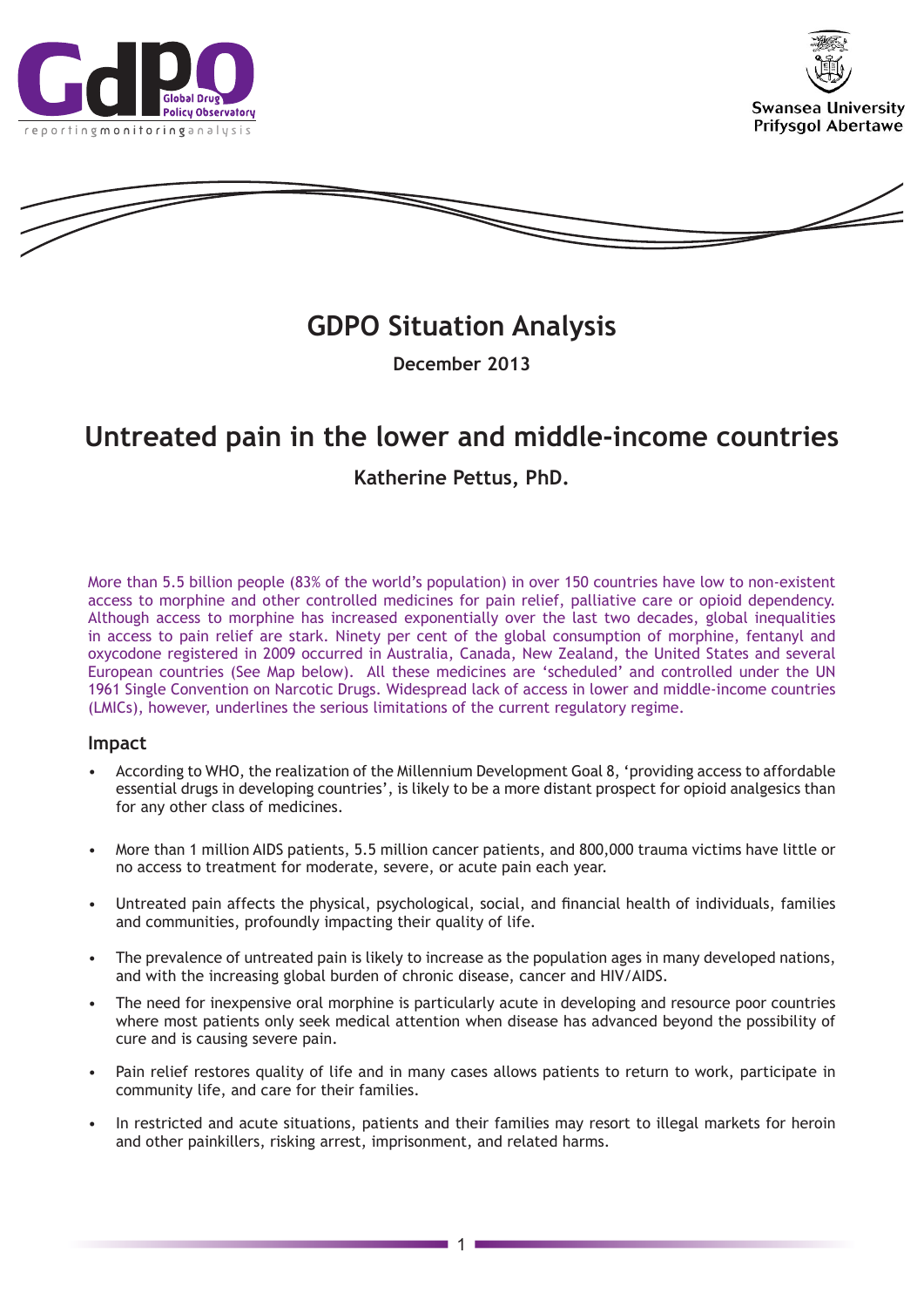## **Background**

The Single Convention on Narcotic Drugs is a multi-lateral treaty that obliges each of its 185 signatories to pass laws and regulations that define and control all legal and illegal activities relating to narcotic drugs in their territories. The International Narcotics Control Board (INCB or Board), a treaty body established by the Single Convention, oversees what it interprets to be treaty compliance from its headquarters in Vienna. To be in compliance, countries' domestic laws must conform to the treaty's minimum surveillance and enforcement provisions regarding all controlled narcotics, including medicines.

The Single Convention classifies narcotics producing plants and related pharmaceuticals into Schedules that reflect perceived 'potential for abuse'. Although morphine is on the WHO's list of Essential Medicines, and is considered the 'gold standard' for treating severe pain, it is a Schedule I narcotic, subject to the strictest national and international control.

For a country's pharmacies to receive any medical opioid medicines, duly designated national authorities must estimate the national need for pain medicines and submit that data to the INCB on an annual basis. The Board must approve the estimates before Health Ministries can place orders and before pharmacies can receive stocks. Eligibility for the annual quota requires the designated authorities to submit accurate (and acceptable to the INCB) 'statistical returns' that track actual national consumption.

A country's *real* epidemiological need for medical opioids, as opposed to the estimate generated for INCB purposes, is based on its current and projected burden of communicable and non-communicable disease. This metric, set against INCB country consumption data, reveals the gap of untreated pain in countries whose public health and regulatory infrastructures are unable to meet the drug control conventions' requirements to simultaneously provide and control narcotic drugs.



**OPIOID CONSUMPTION MAP – MORPHINE EQUIVALENCE (WITHOUT METHADONE), MG/CAPITA, 2011**

*Source: Opioid Consumption Data, INCB, Estimated Requirements for 2013, Statistics for 2011, New York: United Nations, 2013.*

# **Analysis**

The preamble to the Single Convention on Narcotic Drugs states that 'the medical use of narcotic drugs continues to be indispensable for the relief of pain and suffering' and that 'adequate provision must be made to ensure the availability of narcotic drugs for such purposes.' This statement makes universal provision a treaty obligation for member states. The other treaty obligation is to prevent illicit production, trafficking, and consumption of many of the same substances, including controlled medicines. In order to accomplish both these aims *at the same time*, countries must have effective regulatory, public health, *and* law enforcement systems. Few LMICs have all three.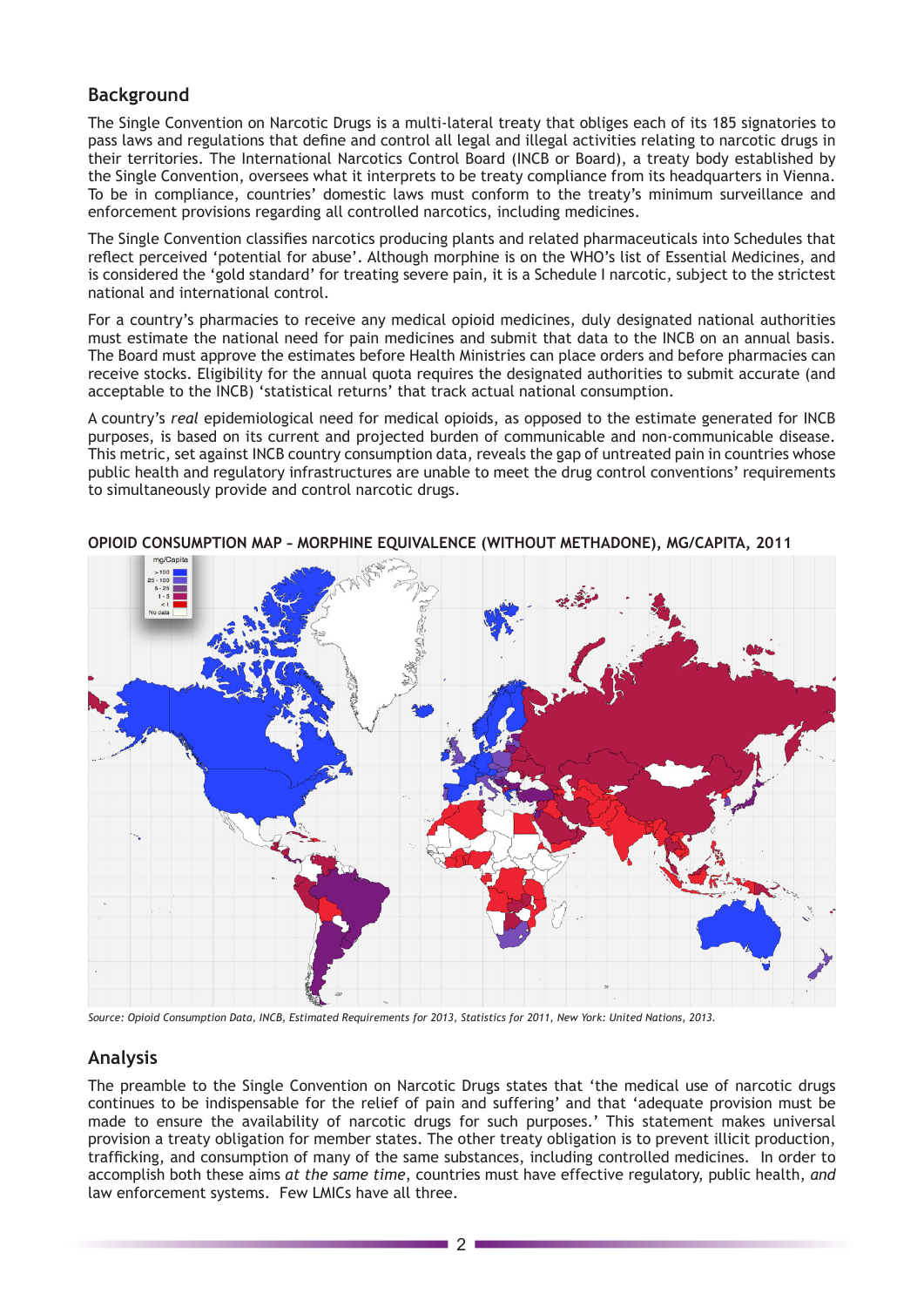This compulsory centralized system prevents states parties from engaging in free trade in scheduled medicines to meet their national health needs. One treaty historian commented that, 'the estimate system introduced for the first time into a general convention the essential principles of a planned economy on a world scale for a particular industry'.1 The goal of controlling and regulating the licit global trade in controlled medicines is to 'balance' licit demand with global supply. Theoretically, this allows the INCB to identify *illicit* demand and supply. It can be argued then that t*he purpose of the INCBs 'estimates' and 'statistical returns' system is not to ensure adequate provision of medical opioids for pain relief, but to detect diversion and abuse of controlled medicines to illicit supply chains and to 'dry up' illicit supplies.*

### **Legal and Cultural Barriers to Access in the LMICs**

Low- and middle-income countries that lack the requisite health, regulatory, and educational infrastructures to meet the Single Convention's complex regulatory standards often ban scheduled medications outright.

Where not proscribed, structural and human resources barriers to dispensing or obtaining opioids include

- ineffective drug distribution systems,
- lack of pain management policies,
- inadequate training of health care workers,
- restrictive licensing,
- cumbersome dispensing procedures
- limitations on the formulation and quantity of medicine that can be prescribed.

Cultural barriers to prescription and consumption of pain medication are based on historical trauma, lack of knowledge, and fear of addiction. Although authorities often cite fear of diversion of medical opioids as justification for over-regulation, studies show that diversion of oral morphine is low to non-existent in developing countries.

#### **Cost**

Unlike many other medicines, morphine is not under patent protection and can be produced inexpensively in sufficient quantities to meet actual global need. However, low profit margins typically realized from selling immediate release oral morphine are often further reduced by market volatility resulting from burdensome regulatory requirements. Global retail prices for morphine, fentanyl and other opioids vary dramatically and can make medicines unaffordable for citizens of low-and middle- income countries.

National governments such as Uganda, Mongolia and Kenya, and state governments such as Kerala in India, subsidize production and distribution of morphine at no cost to their citizens. Oral morphine is not difficult or dangerous to administer when used correctly. Nurse prescribers can be trained, as they are currently in Uganda, to provide it to patients and families.

### **What Next?**

Concerned civil society advocates are developing a strategy requesting states parties to add a fourth pillar to the three pillar approach of the Commission on Narcotic Drugs (CND) – the central policy making body for the UN drug control system. The CND currently prioritizes demand reduction, supply reduction, and money laundering. The proposed fourth pillar would prioritize equitable access to controlled medicines for the relief of pain and suffering, in line with international human rights obligations. The issue must become a priority for major CND donors who provide the funding streams for the United Nations Office on Drugs and Crime (UNODC) sub-programmes for technical assistance and training. *UNODC currently has no subprogramme or staffing to address this issue area*.

<sup>1</sup> See 'Twenty Years of narcotics Control under the United nations. Review of the Work of the Commission on Narcotic Drugs from its 1st to its 20th Session, *Bulletin On Narcotics,* 1966 [http://www.unodc.org/unodc/en/data-and-analysis/bulletin/](http://www.unodc.org/unodc/en/data-and-analysis/bulletin/bulletin_1966-01-01_1_page002.html#n13) [bulletin\\_1966-01-01\\_1\\_page002.html#n13](http://www.unodc.org/unodc/en/data-and-analysis/bulletin/bulletin_1966-01-01_1_page002.html#n13)